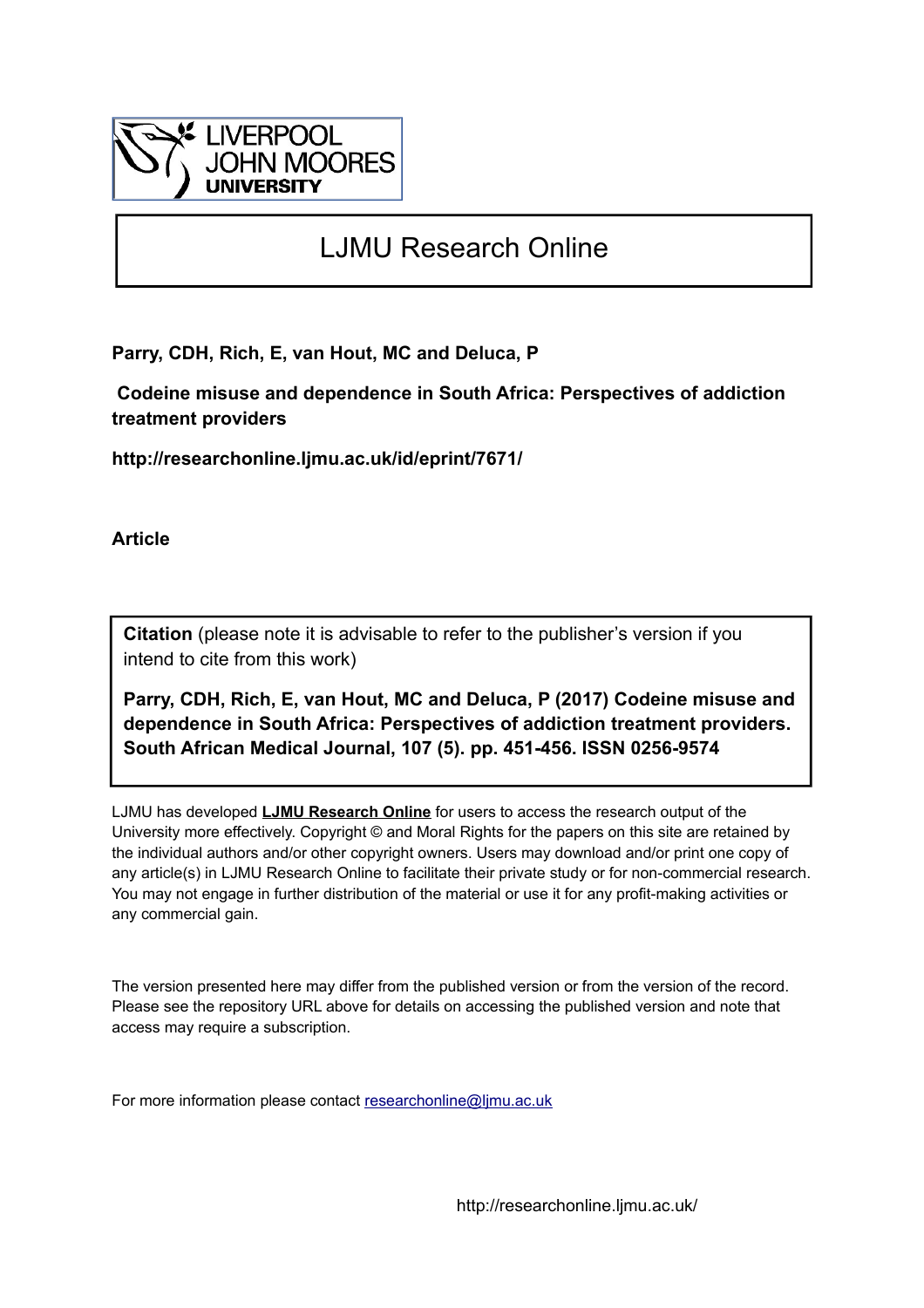# **Codeine misuse and dependence in South Africa: Perspectives of addiction treatment providers**

**C D H Parry**, 1.2 PhD; **E Rich**, <sup>3</sup> MA; **M C van Hout**, 4 PhD; **P Deluca**, 5 PhD

<sup>1</sup> *Alcohol, Tobacco and Other Drug Research Unit, South African Medical Research Council, Cape Town, South Africa*

<sup>2</sup> *Department of Psychiatry, Faculty of Medicine and Health Sciences, Stellenbosch University, Cape Town, South Africa*

<sup>3</sup> *Alcohol, Tobacco and Other Drug Research Unit, South African Medical Research Council, Pretoria, South Africa*

<sup>4</sup> *School of Health Sciences, Waterford Institute of Technology, Ireland*

<sup>5</sup> *Institute of Psychiatry, Psychology & Neuroscience, King's College London, UK*

*Corresponding author: C D H Parry (cparry@mrc.ac.za)*

**Background.** General practitioners are referring patients with codeine-related problems to specialist treatment facilities, but little is known about the addiction treatment providers, the kinds of treatment they provide, and whether training or other interventions are needed to strengthen this sector.

**Objectives.** To investigate the perspectives of addiction treatment providers regarding treatment for codeine misuse or dependence.

**Method.** Twenty addiction treatment providers linked to the South African Community Epidemiology Network on Drug Use and the South African Addiction Medicine Society were contacted telephonically and asked 20 questions.

**Results.** While many participants had received training in pharmacological management of individuals with opioid dependence, only two had received specific training on codeine management. Between half and two-thirds of the treatment settings they worked in provided detoxification, pharmacotherapy, psychosocial treatment and aftercare. Very few treatment settings offered long-term treatment for codeine misuse and dependence. Participants indicated that over half of their codeine patients entered treatment for intentional misuse for intoxication, and dependence resulting from excessive or long-term use. The main barriers to patients entering treatment were seen as denial of having a problem, not being ready for change, mental health problems, stigma, and affordability of treatment. Participants identified a need for further training in how to manage withdrawal and detoxification, treatment modalities including motivational interviewing, and relapse prevention.

**Conclusions.** Gaps in training among treatment providers need to centre on how to manage withdrawal from codeine use and detoxification, motivational interviewing and relapse prevention. Interventions are needed to address barriers to entering treatment, including user denial.

*S Afr Med J* 2017;107(5):451-456. DOI:10.7196/SAMJ.2017.v107i5.12242

Misuse of and dependence on codeine-containing products is on the increase globally.<sup>[1]</sup> The problem does not only lie with over-the-counter (OTC) products where they are available, but also with inappropriate prescribing of codeine-containing medications.[1,2] Misuse refers to 'the use of a medicine, with or without a doctor's prescription, clearly outside of accepted medical practice or guidelines, for recreational purposes or in the framework of self-medication, in greater dosages or for longer periods than were indicated, in which the risks and problems associated with use outweigh the benefits'.<sup>[3]</sup> Dependence refers to a diagnosable psychiatric condition.

Less than 45% of prescribing professionals (mainly general practitioners (GPs)) working in the UK indicated that codeine dependence could be effectively managed in general practice settings.<sup>[4]</sup> The corresponding percentages for Ireland and South Africa (SA) were 43% and 35%, respectively.<sup>[5]</sup> As a result, individuals who are misusing or dependent on codeine are increasingly being seen in specialist substance abuse treatment centres.<sup>[6]</sup> Research in SA has indicated that there were 435 admissions to specialist substance abuse treatment centres for codeine misuse or dependence in 2014, translating to  $\sim$ 2.5% of individuals seen in such settings.<sup>[7]</sup> This is fairly similar to figures from the UK  $(2.2%)$  and Ireland  $(1.9%).[6]$ 

However, these figures do not include individuals treated at public or private psychiatric treatment facilities.

## **Objectives**

The focus of this study was to complement previous epidemiological research<sup>[1]</sup> and research on pharmacists<sup>[8]</sup> and GPs<sup>[5]</sup> conducted in SA by investigating the perspectives of addiction treatment providers regarding treatment for codeine misuse or dependence. Specific objectives included documenting: (*i*) the kinds of professionals providing treatment; (*ii*) the settings in which treatment is provided; (*iii*) the kinds of interventions delivered; (*iv*) the reasons patients come to treatment for codeine-related problems; (*v*) the barriers to their accessing treatment; (*vi*) the training needs for addiction treatment providers in terms of addressing codeine misuse and dependence; (*vii*) the best means for receiving additional training, should it be required; and (*viii*) ways to improve treatment or initiate innovations in this area. Similar research conducted in the UK and Ireland will be reported in detail elsewhere. This study was conducted as part of the SA arm of the comprehensive, multicountry Codeine Use, Misuse and Dependence (CODEMISUSED) study funded by the European Commission to inform the design of pharmacy screening and brief interventions, risk management, monitoring and surveillance,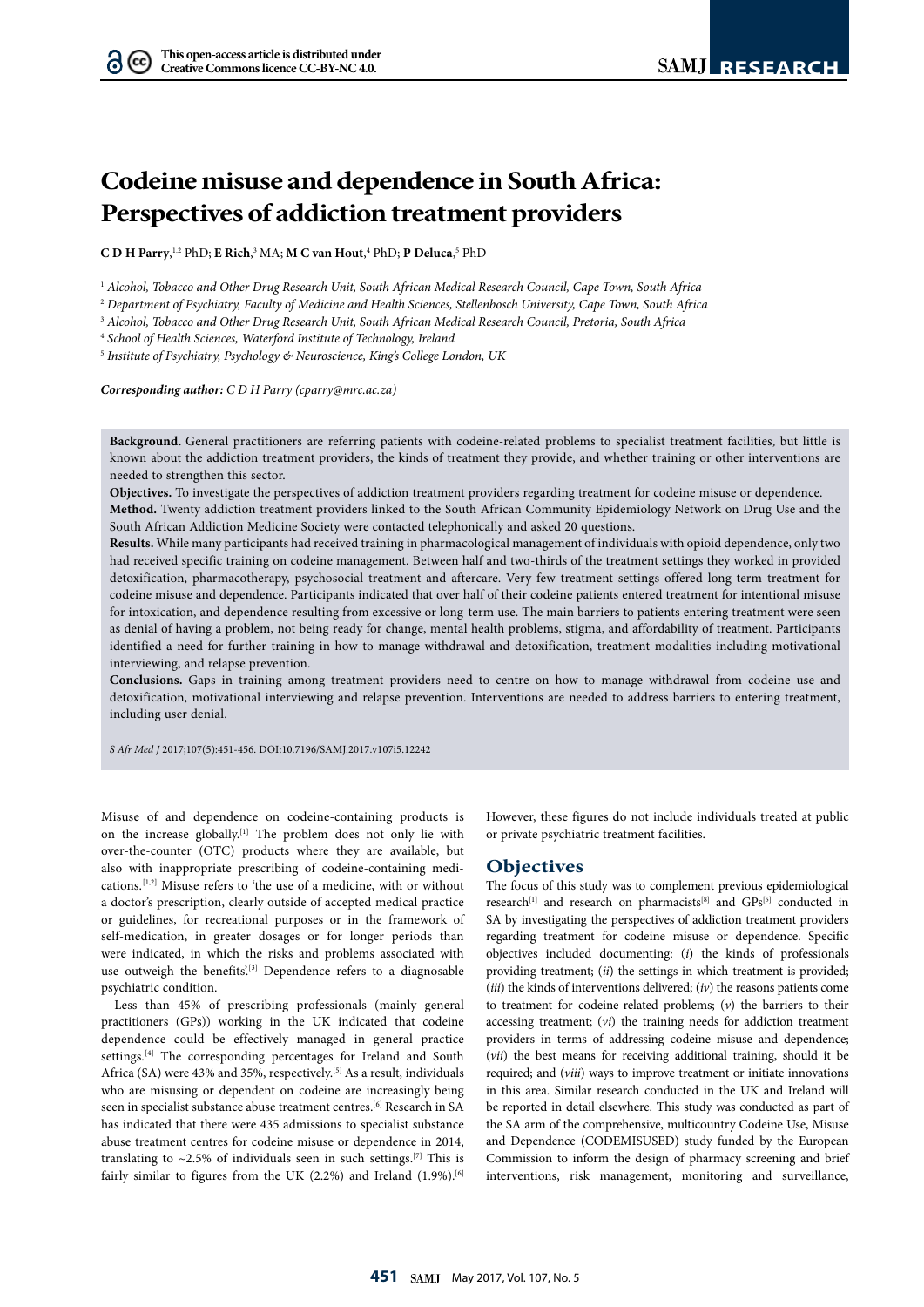continuing professional development training, and the development of specific clinical/community pharmacy treatment protocols.

## **Methods**

#### **Design**

The study was cross-sectional.

## **Sampling**

Participants comprised 15 addiction treatment providers from centres participating in the South African Community Epidemiology Network on Drug Use (SACENDU) and five members of the South African Addiction Medicine Society (SAAMS). SACENDU ([http://](http://www.mrc.ac.za/adarg/sacendu.htm) [www.mrc.ac.za/adarg/sacendu.htm](http://www.mrc.ac.za/adarg/sacendu.htm)) comprises 78 treatment centres across SA's nine provinces. The 15 participants were selected from 11 treatment centres with the highest number of patients in treatment for codeine-related problems in 2014. The five members of SAAMS (http://www.saams.co.za/) comprised members of the executive committee of that society. To qualify for inclusion in the study, participants had to have treated someone who had either misused codeine or was dependent on codeine in the past 12 months. This number was settled on based on expectations of the number of participants that we would need to reach before we would get saturation based on SACENDU data on the number of centres where codeine patients had received treatment in 2014, typical practice in other qualitative studies,[9] and the human resources and funding available.

## **Procedures**

The focus of the interview was on the providers' experience of patients/ clients as a collective, and it lasted between 20 and 30 minutes. Following invitation via the treatment listing, and receipt of informed consent, interviews were conducted telephonically by the principal investigator (CDHP) or a senior scientist (ER) who has training in research psychology, with support from seconded research staff who were given training on how to take notes during the interviews. Ethical approval for the study was required, and was granted by the South African Medical Research Council (ref. no. EC022-11/2013).

## **Instrument**

A semi-structured interview comprising 20 questions (8 qualitative and 12 quantitative) was conducted with the addiction treatment providers. The interview drew on questions asked in the CODEMISUSED surveys of GPs and pharmacists as well as on a report on OTC and prescription-only medicines produced by the National Treatment Agency for Substance Misuse in the UK.<sup>[10]</sup> It included sections covering demographics of respondents and treatment setting characteristics, experience with treating codeine patients, and general questions about treatment for individuals with codeine dependence, including new approaches or innovations.

## **Data analysis**

The quantitative data were analysed using descriptive statistics (e.g. frequencies and cross-tabulations). The qualitative data that emerged from the open-ended questions in the survey were coded and analysed using thematic analysis. As the number of participants was low and the data emerging from the qualitative questions were straightforward, the themes were coded by hand.

# **Results**

## **Profile of participants and their treatment settings**

Three-quarters of respondents were female, with the highest proportion being in the 30 - 49-year age bracket (Table 1). The respondents held a variety of posts and worked in a number of specialties, 45%

being social workers. Half of the respondents had ≤10 years of service. The proportion who had received specialist training was low, with only two of 20 participants (both addiction medicine specialists) indicating that they had received specific training on codeine management, one in Australia and one via a conference. However, many had received training in the management of individuals with opioid dependence, including pharmacotherapy (methadone and buprenorphine-naloxone).

With regard to the types of treatment setting in which the respondents worked, roughly two-thirds worked in partially state-

|                                             | $n\left(\%\right)$ |
|---------------------------------------------|--------------------|
| Gender                                      |                    |
| Male                                        | 5(25.0)            |
| Female                                      | 15(75.0)           |
| Age (years)                                 |                    |
| $20 - 29$                                   | 2(10.0)            |
| $30 - 49$                                   | 14(70.0)           |
| $50 - 69$                                   | 4(20.0)            |
| Duration of practice in substance abuse     |                    |
| (years)                                     |                    |
| $1 - 10$                                    | 10(50.0)           |
| $11 - 20$                                   | 8(40.0)            |
| >21                                         | 2(10.0)            |
| Profession                                  |                    |
| Psychiatrist                                | 4(20.0)            |
| Psychologist                                | 1(5.0)             |
| Social worker                               | 9(45.0)            |
| Addiction counsellor                        | 1(5.0)             |
| <b>Nurse</b>                                | 2(10.0)            |
| Specialist methadone-prescribing doctor     | 0(0)               |
| BPsych or other training in psychology      | 3(15.0)            |
| Received any specialist training in codeine |                    |
| misuse/dependence                           |                    |
| <b>Yes</b>                                  | 2(10.0)            |
| No                                          | 18(90.0)           |

#### **Table 2. Type of setting in which practitioners work and nature of treatment (***N***=20)**

|                                         | n(%)     |
|-----------------------------------------|----------|
| Setting                                 |          |
| Fully state-funded treatment centre     | 2(10.0)  |
| Partially state-funded treatment centre | 13(65.0) |
| Private practice (for profit)           | 1(5.0)   |
| Registered charity                      | 0(0)     |
| Private practice with other partners    | 2(10.0)  |
| Sole private practice                   | 0(0)     |
| Other – community mental health service | 0(0)     |
| Other                                   | 2(10.0)  |
| Client location                         |          |
| Urban                                   | 14(70.0) |
| Rural                                   | 2(10.0)  |
| Mixed                                   | 4(20.0)  |
| Type of treatment                       |          |
| Inpatient                               | 8(40.0)  |
| Outpatient                              | 4(20.0)  |
| Mixed                                   | 8(40.0)  |
|                                         |          |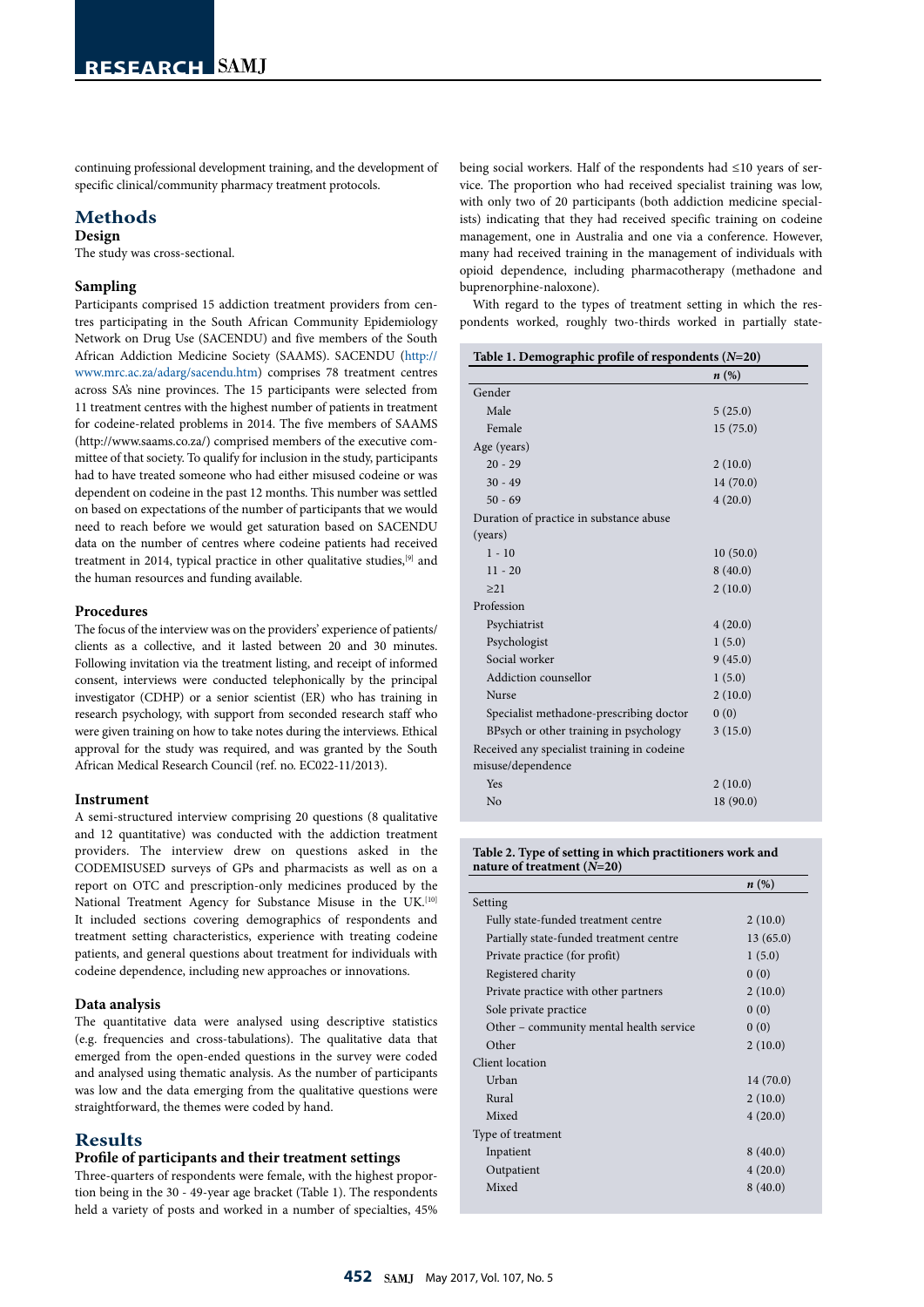funded treatment centres (Table 2). Few of the settings catered to predominantly rural clients, with most being located in urban settings. Only four of the participants indicated that they worked in settings catering for outpatients alone. Most of the treatment carried out in SA extended over a period of ≤10 weeks, and included pharmacotherapy, psychosocial therapy, cognitive behavioural therapy, motivational interviewing, psychodynamic therapy and support groups.

## **Type of treatment provision for codeine misuse and dependence**

The number of codeine patients seen per treatment provider per year varied substantially, ranging between 1 and 250 (mean 41.4) The largest numbers of patients with codeine misuse or dependence were treated by addiction medicine specialists (on average 107.4 per year), but the data were very skewed, and the median number of codeine patients seen per year for all 20 providers interviewed was only 6 and the mode was 1. Over half of the settings in which the practitioners worked provided detoxification, pharmacotherapy (e.g. buprenorphine-naloxone, buprenorphine or methadone) *and* psychosocial therapy (cognitive behavioural therapy (CBT), motivational interviewing (MI) and psychodynamic therapy), with CBT being the most common, followed by MI and aftercare (Table 3). Seven of the practitioners indicated that the settings in which they worked provided other treatment modalities such as support groups (including Narcotics Anonymous and Alcoholics Anonymous), family intervention therapy, lectures and alternative therapies such as reflexology, relaxation therapy, acupuncture, aromatherapy, drama therapy and occupational therapy.

Six out of 10 treatment programmes were described as fixed and not specifically tailored to patients' individual needs. Psychosocial interventions were most common, followed by detoxification and pharmacotherapy (e.g. buprenorphine). Roughly three-quarters of all treatment for codeine misuse was ≤10 weeks in duration, spread fairly evenly between the ≤4 weeks, 5 - 6 weeks and 7 - 10 weeks categories.

## **Characteristics of codeine patients**

Therapeutic misuse and dependence for pain/opiate withdrawals, and intentional misuse for intoxication, were reported as main rea-

|                                              | $n\left(\%\right)$ |
|----------------------------------------------|--------------------|
| Type of intervention*                        |                    |
| Detoxification                               | 11(55.0)           |
| Pharmacotherapy                              | 11(55.0)           |
| Psychosocial treatment                       | 13(65.0)           |
| Aftercare                                    | 13(65.0)           |
| Other                                        | 7(35.0)            |
| Nature of treatment                          |                    |
| Flexible                                     | 8(40.0)            |
| Fixed                                        | 12(60.0)           |
| <b>B</b> oth                                 | 0(0)               |
| Average length of treatment (weeks) $(N=18)$ |                    |
| >25                                          | 1(5.6)             |
| $21 - 24$                                    | 1(5.6)             |
| $11 - 20$                                    | 2(11.1)            |
| $7 - 10$                                     | 5(27.8)            |
| $5 - 6$                                      | 4(22.2)            |
| $\leq 4$                                     | 5(27.8)            |

sons for seeking treatment (Table 4). Participants reported a variety of specific barriers to treatment for individuals experiencing codeine misuse and dependence. Most common was the report that patients were in denial of a problem, not ready for change, and/or had mental health problems. Barriers related to affordability (60%), not knowing where to go for treatment, and stigma associated with going to a drug treatment centre (85%) also rated very high.

In the event of treatment of a patient with coexisting pain and addiction to codeine medicines, participants observed difficulties in the treatment of physical pain (sometimes also emotional pain) and opiate dependence at the same time, requiring integrated pain and addiction specialist services as well as primary care involvement and specific care pathways. Participants referred to the need to provide alternative non-opioid pain relief in such patients (*n*=12); the need to refer to outside services, and particularly for pain specialists/clinics, psychologists, psychiatrists or GPs; and the need for physiotherapy, biokinetics, acupuncture, relaxation therapy and even antidepressants.

## **Education and training of addiction treatment providers**

All the participants felt that they would benefit from further training in the area of codeine misuse and dependence (Table 5), and that this training would be most useful in the form of a face-to-face multidisciplinary workshop. When questioned around availability of best-practice guidelines for the treatment of codeine misuse and dependence, participants reported that specific protocols on the treatment and detoxification of patients who are dependent on codeine, and how best to address less severe codeine-related problems, would be very helpful. Four of the five members of SAAMS referred to their SAAMS guidelines for managing opiate dependence. Three participants from other treatment centres also referred to general opiate guidelines, which are not specific to codeine and often

#### **Table 4. Reasons why codeine-dependent patients came for treatment, and barriers to treatment (***N***=20)**

|                                                                                                                 | n(%)     |
|-----------------------------------------------------------------------------------------------------------------|----------|
| Reasons for treatment*                                                                                          |          |
| Therapeutic misuse and dependence for pain and                                                                  | 9(45.0)  |
| opiate withdrawals (iatrogenic dependence)                                                                      |          |
| Intentional misuse for intoxication and dependence                                                              | 13(65.0) |
| in response to excessive/long-term use                                                                          |          |
| Intentional misuse to manage anxiety                                                                            | 0(0)     |
| Barriers to treatment*                                                                                          |          |
| Denial of problem                                                                                               | 16(80.0) |
| Not ready for change                                                                                            | 10(50.0) |
| Fear of treatment                                                                                               | 7(35.0)  |
| Other mental health problems                                                                                    | 11(55.0) |
| (e.g. depression, anxiety)                                                                                      |          |
| Lack of awareness of where to go for treatment                                                                  | 7(35.0)  |
| Stigma associated with going to drug treatment centre                                                           | 17(85.0) |
| Language barriers                                                                                               | 2(10.0)  |
| Child-care issues                                                                                               | 6(30.0)  |
| Geographical location of treatment centres                                                                      | 2(10.0)  |
| Belief that treatment is not effective/does not work                                                            | 5(25.0)  |
| Affordability of services                                                                                       | 12(60.0) |
| Transport costs and barriers                                                                                    | 0(0)     |
| Unaware they are addicted                                                                                       | 8(40.0)  |
| $Others^{\dagger}$                                                                                              | 6(30.0)  |
| *Not mutually exclusive.<br>$\alpha$ of action thousand suith document (a) $\alpha$ . The set of an about lease |          |

\*Not mutually exclusive.<br>'These were fear of going through withdrawal ( $n=2$ ), and  $n=1$  each for problems<br>associated with taking time off work, not wanting to have inpatient treatment, religious<br>beliefs, and 'psychosocia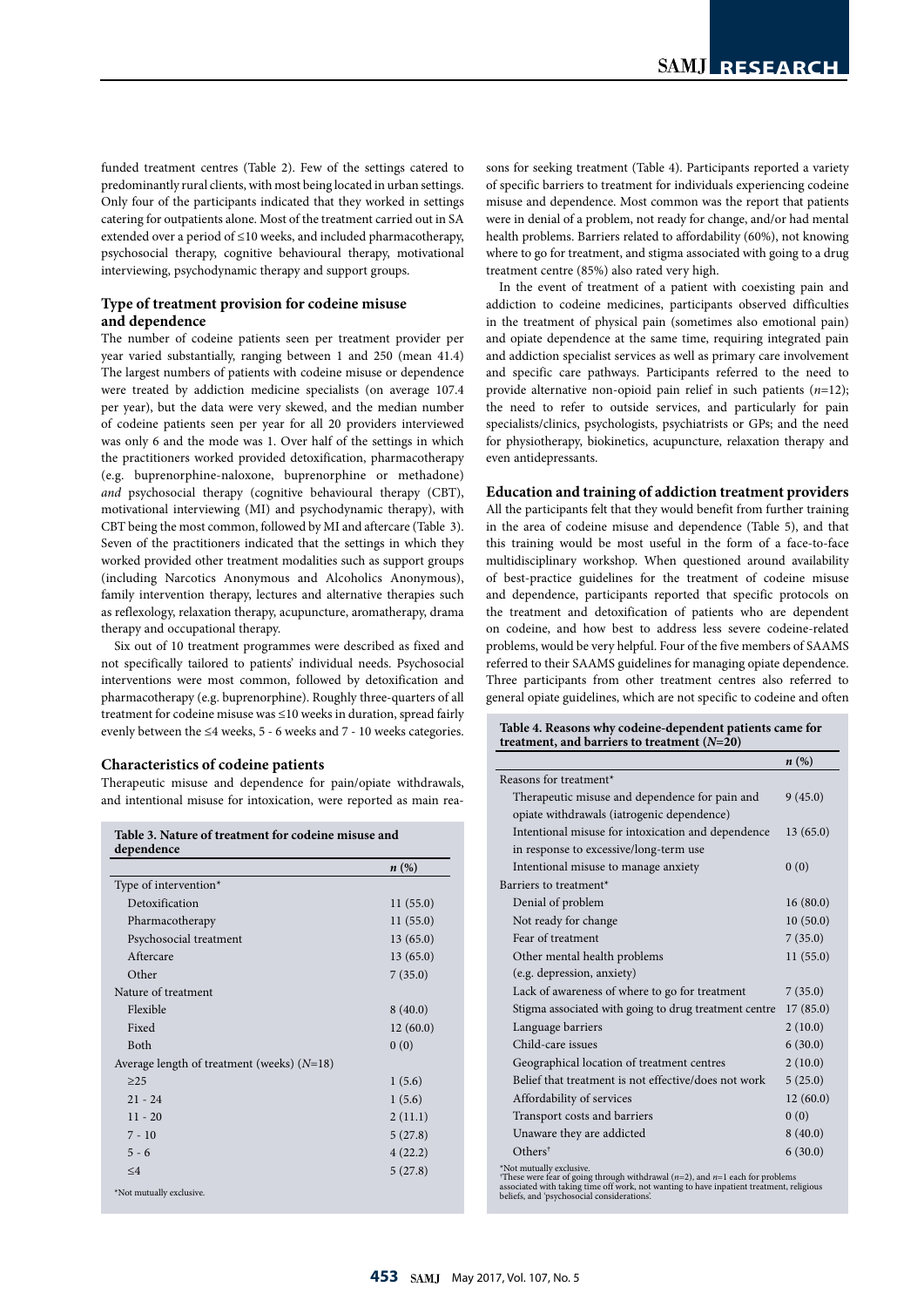| Table 5. Training needs in the area of codeine misuse and<br>dependence and best means of receiving training $(N=20)$ |          |  |
|-----------------------------------------------------------------------------------------------------------------------|----------|--|
|                                                                                                                       | n(%)     |  |
| Training needs*                                                                                                       |          |  |
| How to manage withdrawal/detoxification                                                                               | 5(25.0)  |  |
| Psychological treatment including motivational                                                                        | 4(20.0)  |  |
| interviewing                                                                                                          |          |  |
| Management of chronic pain in codeine users                                                                           | 0(0)     |  |
| Pharmacotherapy                                                                                                       | 0(0)     |  |
| New modalities and innovations in treatment                                                                           | 3(15.0)  |  |
| Early identification of codeine misuse                                                                                | 0(0)     |  |
| Depression and codeine misuse/dependence                                                                              | 0(0)     |  |
| Types of codeine use and effects                                                                                      | 1(5.0)   |  |
| Relapse prevention                                                                                                    | 3(15.0)  |  |
| Where to make referrals                                                                                               | 1(5.0)   |  |
| All aspects of codeine use and treatment                                                                              | 1(5.0)   |  |
| Best form of further training*                                                                                        |          |  |
| Internet-based training                                                                                               | 5(25.0)  |  |
| Face-to-face lecture                                                                                                  | 6(30.0)  |  |
| Face-to-face workshop                                                                                                 | 16(80.0) |  |
| One-week course                                                                                                       | 4(20.0)  |  |
| Other (audit and practice record keeping)                                                                             | 3(15.0)  |  |
| *Not mutually exclusive.                                                                                              |          |  |

have a focus on heroin, and three treatment providers stated that they used internally developed guidelines. Ten participants indicated that they were not sure or were unaware of any such guidelines for codeine-specific cases, or stated categorically that there were no such guidelines. One participant stated that their rule of thumb was to use buprenorphine-naloxone and to stay away from benzodiazepines.

## **Awareness of new approaches, best practices and innovations in the treatment of codeine misuse and dependence**

Twelve treatment providers were unaware of new approaches to the management of codeine misuse. Seven of the participants, however, mentioned the Codeine Care Initiative [\(http://selfcare247.co.za/247](http://selfcare247.co.za/247-codeine-care-initiative/) [codeine-care-initiative/\)](http://selfcare247.co.za/247-codeine-care-initiative/). There seems to be some doubt as to how well the Codeine Care Initiative is working. Additional comments centred on the need for patient education (*n*=4) and the need for better training of health professionals, including psychiatrists, pharmacists, and in particular GPs (*n*=9). Increased pharmacovigilance was also stressed by several participants, together with increasing aftercare services following treatment of individuals misusing or dependent on codeine, better sharing of information within and across sectors, and increasing community-based addiction services in general.

## **Discussion**

The majority of addiction treatment providers who participated were female, were aged 30 - 49 years, and had 1 - 10 years' experience in substance abuse treatment provision. The most common profession was social work, followed by psychiatry. Only two of the 20 participants confirmed that they had received specialist training in codeine misuse and dependence. Over half of the settings in which the practitioners worked provided detoxification, pharmacotherapy and psychosocial therapy. In common with other studies, denial of having a problem was listed as the biggest barrier preventing individuals misusing or dependent on codeine from coming to treatment, followed by not being ready for change and lack of awareness of where to go for treatment.<sup>[11-13]</sup> Research has shown that codeine users can

feel ashamed when they realise they are dependent. Many perceive themselves as respectable, professional and highly functioning, and struggle to view themselves as an 'addict'. Desperately trying to keep their problem a secret from family members and colleagues prevents many from seeking treatment.<sup>[13]</sup>

Qualitative research recently conducted in SA and Ireland furthermore underscores the lack of awareness of risk around habitforming use of medicines containing codeine and pathways towards dependence in patients who attended treatment.<sup>[14,15]</sup> Stigma was listed as less of a problem in SA compared with data obtained from the UK and Ireland as part of the CODEMISUSED project,<sup>[16]</sup> but in SA and Ireland child-care issues were raised more frequently than in the UK. Six out of 10 addiction treatment providers surveyed in SA indicated that affordability of services would be a barrier to codeine patients accessing treatment, compared with only 22% in Ireland and none in the UK, where there is a National Health Insurance system.<sup>[16]</sup> In SA, public sector drug treatment facilities are only available in the Western Cape, Gauteng, Mpumalanga, KwaZulu-Natal and Limpopo provinces.[17] Codeine misusers in rural areas in particular face many problems in accessing treatment, as many are unemployed, they generally do not have a support system for child care, and transport costs are high. In a study conducted in Cape Town, financial and geographical factors were found to be barriers to poorer people accessing substance abuse treatment in general.<sup>[18]</sup> Most people were reluctant to spend time travelling on costly public transport, and people were also reluctant to pay for treatment, as they were often aware that there were government-funded centres available – albeit with a lengthy waiting list.<sup>[14]</sup> Surprisingly, only 10% of our SA participants indicated that the geographical location of treatment settings would be a problem, compared with 22% for Ireland, and none mentioned transport-related costs as being a barrier for codeine patients in SA, compared with 30% for Ireland.<sup>[16]</sup>

Practitioners were optimistic about preventing relapse by the use of alternative non-opioid pain relief in patients with coexisting pain and addiction to codeine medicines. In such instances they also reported referring to other professionals such as pain specialists/clinics, psychologists and psychiatrists, and recommending alternative treatments such as acupuncture or relaxation therapy. In contrast, treatment providers in both the UK and Ireland were pessimistic about positive outcomes when dealing with patients with coexisting pain and codeine dependence, with Irish practitioners reporting that poorer outcomes were likely.[16]

Almost half of the participants highlighted the need for better training of health professionals in managing codeine-related problems. Previous research has indicated that such training is needed for a broad range of health professionals, including psychiatrists, pharmacists, and in particular GPs.[4] Best-practice guidelines for the management of opioid use disorders have been developed by SAAMS,<sup>[19]</sup> but few of the non-medical treatment providers surveyed were aware of them. Furthermore, these guidelines and those from countries such as Australia and New Zealand are not specific to individuals dependent on codeine and tend to focus on stronger opioids such as heroin.[20,21] According to Nielsen *et al*.,[22] there are many differences between individuals seeking treatment who are dependent on codeine as opposed to strong prescription opioids. The most common reason for use of prescription opioid analgesics in both groups was to resolve pain, although only the codeine-dependent group reported initiation due to acute pain such as toothache or headaches. This could imply that the latter group have less contact with health professionals and are more likely to self-medicate. They were also less likely to report heroin use and had a higher proportion of female users. However, the main difference between the two groups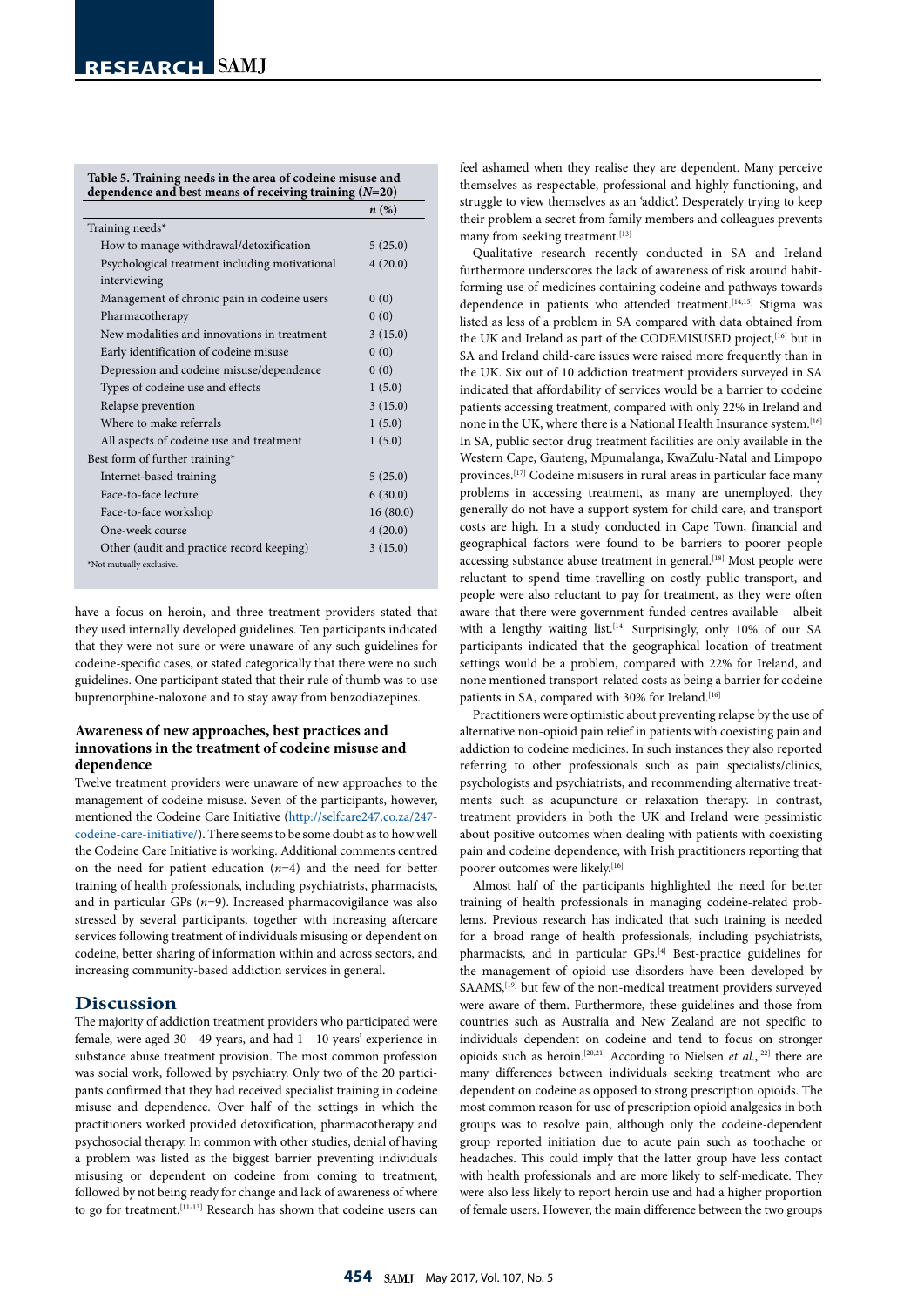was that the codeine group was less likely to enter maintenance treatment, which may indicate that health professionals wrongly assume that a shorter duration of treatment is needed, as they believe such patients have a milder opioid dependence.<sup>[22]</sup> Similar to their counterparts in the UK and Ireland,<sup>[16]</sup> our study participants believed that this training should take place in a workshop or lecture format, i.e. face to face rather than online. In addition to training in the management/treatment of codeine misuse and managing withdrawal and detoxification, SA participants (in contrast to colleagues in the UK and Ireland<sup>[16]</sup>) also wanted training in relapse prevention.

Several participants stressed that increased pharmacovigilance was also needed, together with increased aftercare services following treatment of individuals misusing or dependent on codeine, better sharing of information within and across sectors, and more community-based addiction services in general.<sup>[23]</sup> Many of these interventions were also identified as being important in interviews conducted with key national stakeholders from a variety of sectors beyond addiction practice in the UK, Ireland and SA in another component of the CODEMISUSED project.[24]

#### **Study limitations**

This study is subject to several limitations. First, the number of participants was small and participants were identified by purposeful sampling, which could limit the generalisability of the findings more broadly. However, in terms of participants recruited from centres participating in SACENDU, they do represent treatment providers working in centres seeing substantial numbers of patients who are treated for codeine-related problems. The participants recruited via SAAMS (*n*=5) may also have been biased towards those who are more senior and experienced, given that they were exco members of this society. Nevertheless, given their experience, their insights are likely to be of value. The profiles of the participants varied widely, especially with regard to professions, skills, experience and training in the field of addiction, which is likely to have had an effect on the results. More nuanced research is needed in future, to go into more depth on interventions likely to be provided by addiction treatment providers with different professional backgrounds.

#### **Recommendations**

While we do not have good outcomes data on the effectiveness of the treatment of individuals misusing or dependent on codeine in SA, we do know that over a third (37%) of codeine patients treated in centres participating in SACENDU had previously received treatment for the same condition, and that many of the addiction treatment providers participating in the research highlighted the need for better training of health professionals in managing codeine-related problems. In view of this, specific best-practice guidelines for managing codeine misuse and dependence should be developed and/or updated to incorporate innovations to ensure that individuals misusing or dependent on codeine receive a uniform and proven treatment option.[14,15,25] Availability of opioid agonists should probably be expanded to low-threshold services in the treatment of codeine dependence.<sup>[26]</sup> The training needs of treatment providers should be addressed as a matter of urgency to cover best practices for managing codeine misuse and dependence, including detoxification modalities, pharmacotherapy maintenance treatment, psychosocial support and ensuring proper aftercare.<sup>[24]</sup>

Given the relatively low numbers of individuals in treatment for codeine-related problems<sup>[5]</sup> and the possible barriers that may make it harder for them to access treatment, active steps are needed, in particular to address denial of the problem and fear of being stigmatised. This first needs to be verified by research conducted

among codeine-dependent patients themselves. Among other things, appropriate responses might include increasing media coverage of the problem of codeine misuse and dependence, and public health campaigns highlighting that anyone can become addicted to codeine products when used in the long term or excessively.[13,24] Awareness campaigns should also educate the public on where they can go to seek help.

## **Conclusions**

There appears to be a broad spread of individuals providing treatment for persons misusing or dependent on codeine. They have general training in the provision and management of opioid agonist treatment, but few have specifically been trained in the management of codeinerelated misuse/dependence. Further training may need to centre on how to manage withdrawal and detoxification, titration of the correct dosage of agonist therapies, psychological interventions and relapse prevention. The main barriers to patients entering treatment were seen as denial of having a problem, not being ready for change, mental health problems, stigma associated with going to a drug treatment centre, not knowing where to access treatment, and affordability. While further investigation is still needed, including research among codeine patients in treatment, consideration should be given to campaigns that highlight that anyone can become dependent on codeine products used in the long term or excessively, addressing concerns associated with the stigma of going to a drug treatment centre as a person misusing or dependent on codeine, and addressing the affordability of drug treatment in general and where to go for help.

**Acknowledgements.** The authors were on secondment as part of the multicountry CODEMISUSED project and working with the Local Choice pharmacy group in SA (CDHP, MCvH, PD), Weldricks Pharmacy in the UK (CDHP) and Cara Pharmacy in Ireland (CDHP, PD, MCvH). We acknowledge pharmacist assistants from Ireland (Jillian Glynn and Daniel Mcgill) and a pharmacist from the UK (Mariam Deldar), who assisted us in conducting and transcribing interviews and collating participants' responses while on secondment to the SA Medical Research Council during 2015. We also thank the study participants for their willingness to be interviewed.

**Author contributions.** All the authors were involved with the design of the study. CDHP and ER were involved with the data collection, CDHP wrote the first draft of the manuscript with the assistance of ER, and MCvH and PD commented on subsequent drafts.

**Funding.** Funding was received from the European Commission's Seventh Framework Programme FP7/2007-2013 under grant agreement no. 611736. **Conflicts of interest.** None.

- 1. Van Hout MC, Bergin M, Foley M, et al. A Scoping Review of Codeine Use, Misuse and Dependence:
- Final Report. Brussels: CODEMISUSED Project European Commission 7th Framework Programme, 2014. 2. Nielsen S, van Hout MC. Over-the-counter codeine from therapeutic use to dependence, and the
- grey areas in between. In: Ellenbroek B, Geyer M, Marsden C, eds. Current Topics in Behavioral Neurosciences. Heidelberg, Germany: Springer, 2015:1-17. 3. Casati A, Sedefov R, Pfeiffer-Gerschel T. Misuse of medicines in the European Union: A systematic
- review of the literature. Eur Addict Res 2012;18(5):228-245. http://dx.doi.org/10.1159/000337028 4. Foley M, Carney T, Rich E, Parry C, van Hout MC, Deluca P. Medical professionals' perspectives on
- prescribed and over-the-counter medicines containing codeine: A cross-sectional study. BMJ Open 2016;6(7). http://dx.doi.org/10.1136/bmjopen-2016-011725 5. Foley M, Carney T, Rich E, van Hout MC. Work Package 3. Survey of Medical Professionals. Brussels:
- CODEMISUSED Project European Commission 7th Framework Programme, 2015. 6. Parry CDH, Deluca P, Cooper R, van Hout MC. Do we have sufficient inform
- inform regulatory or other policy decisions about medications containing codeine? Addiction 2015;110(10):1690-1691. http://dx.doi.org/10.1111/add.13047
- 7. Dada S, Harker Burnhams N, van Hout MC, Parry CDH. Codeine misuse and dependence in South Africa – learning from substance abuse treatment admissions. S Afr Med J 2015;105(9):776-779. [http://](http://dx.doi.org/10.7196/SAMJnew.8172 ) [dx.doi.org/10.7196/SAMJnew.8172](http://dx.doi.org/10.7196/SAMJnew.8172 )
- 8. Carney T, Wells J, Bergin M, et al. A comparative exploration of community pharmacists' view on the nature and management of over-the-counter (OTC) and prescription codeine misuse in three regulatory regimes: Ireland, South Africa and the United Kingdom. Int J Ment Health Addiction 2016;14(4):351-369. http://dx.doi.org/10.1007/s11469-016-9640-z